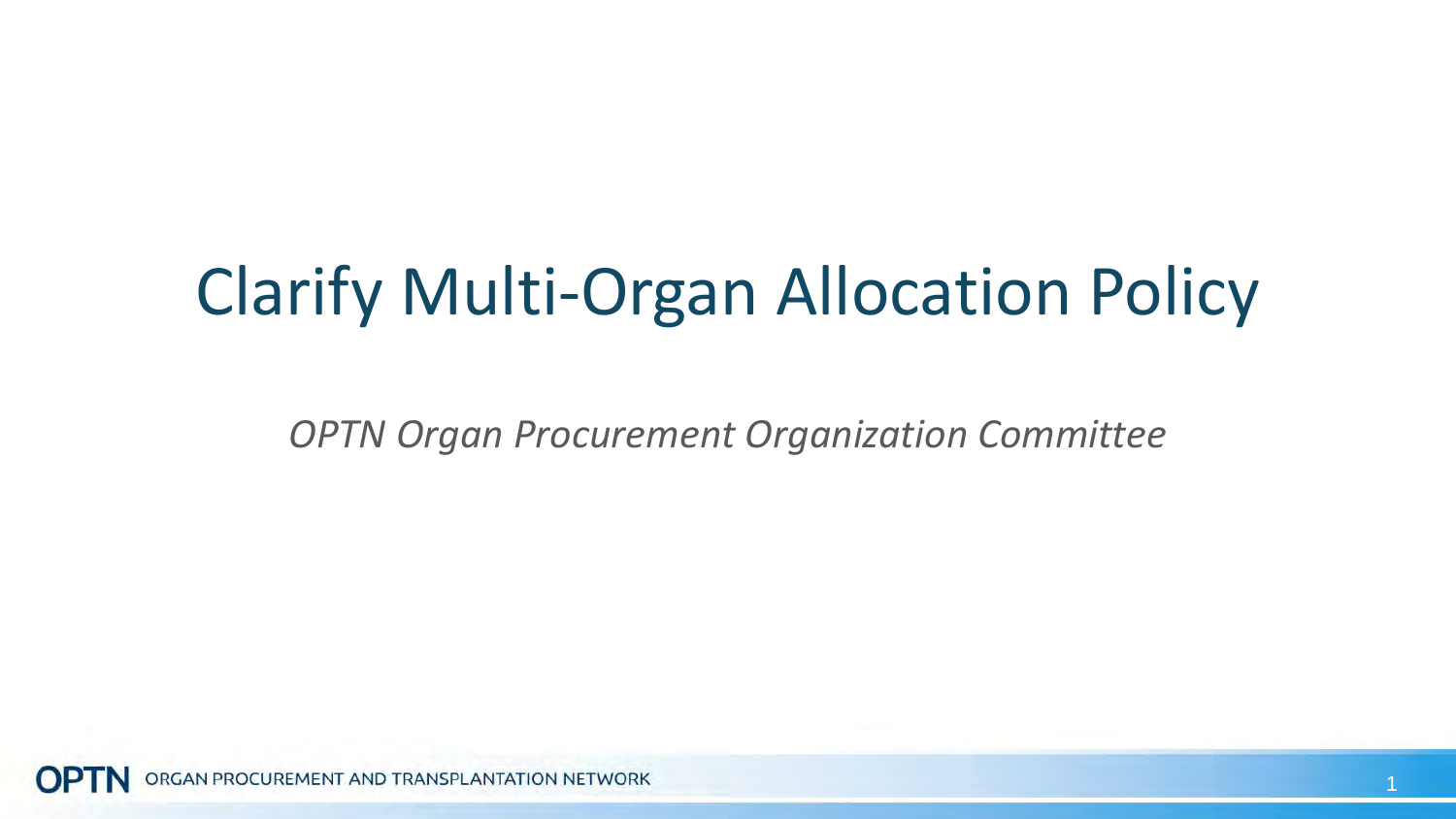# Background

- **Policy Oversight Committee strategic policy priority on multi-organ** allocation
	- Initial phase to address multi-organ allocation policy
- Multi-disciplinary workgroup with representation from 11 OPTN **Committees**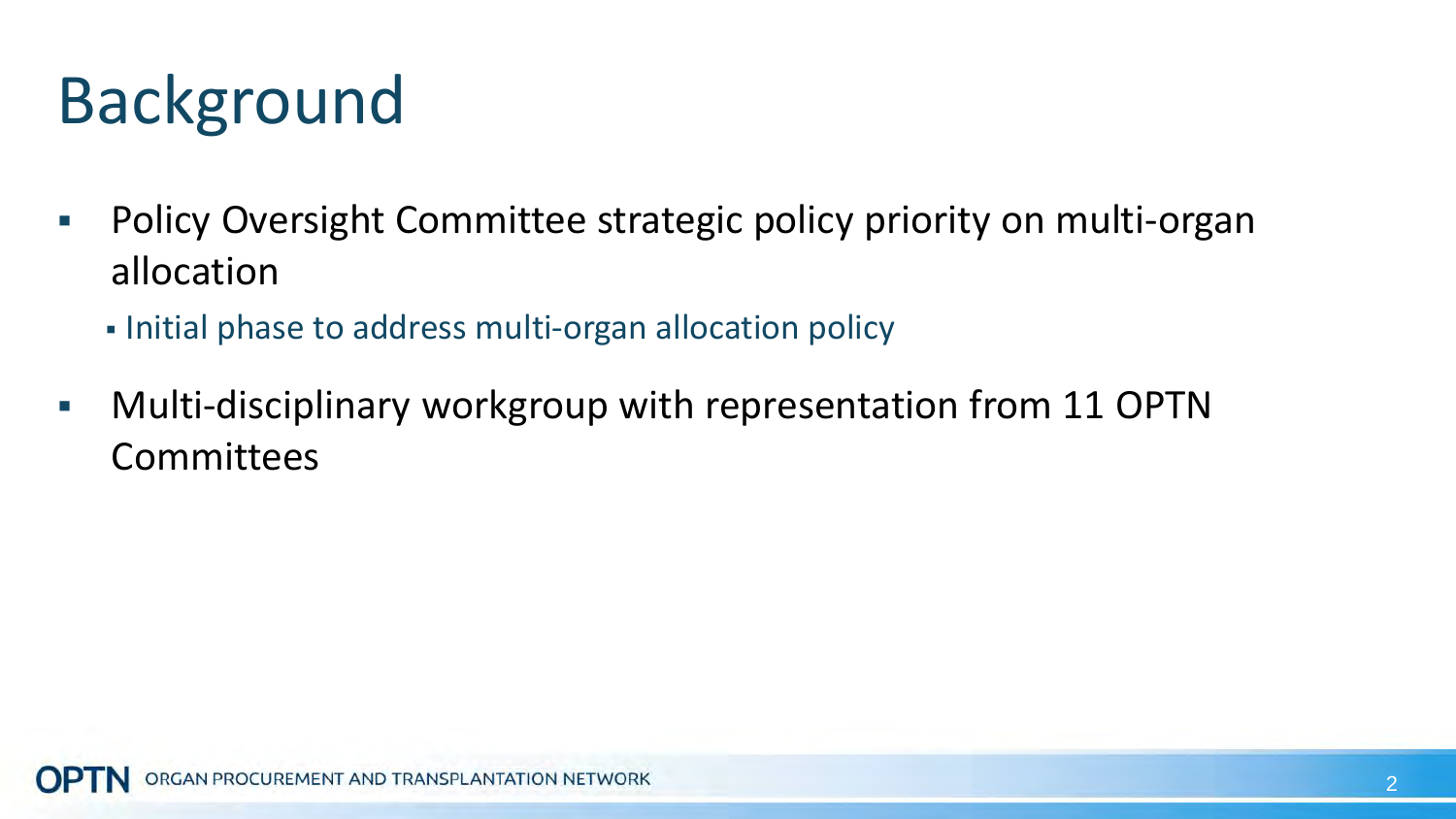# Purpose of Proposal

- **Provide OPOs with clearer direction when offering certain multi-organ** combinations
	- Addressing the multi-organ combinations in this proposal will provide policies for 97% of multi-organ transplants
	- Clear thresholds will limit OPO discretion and improve consistency in multi-organ allocation decision-making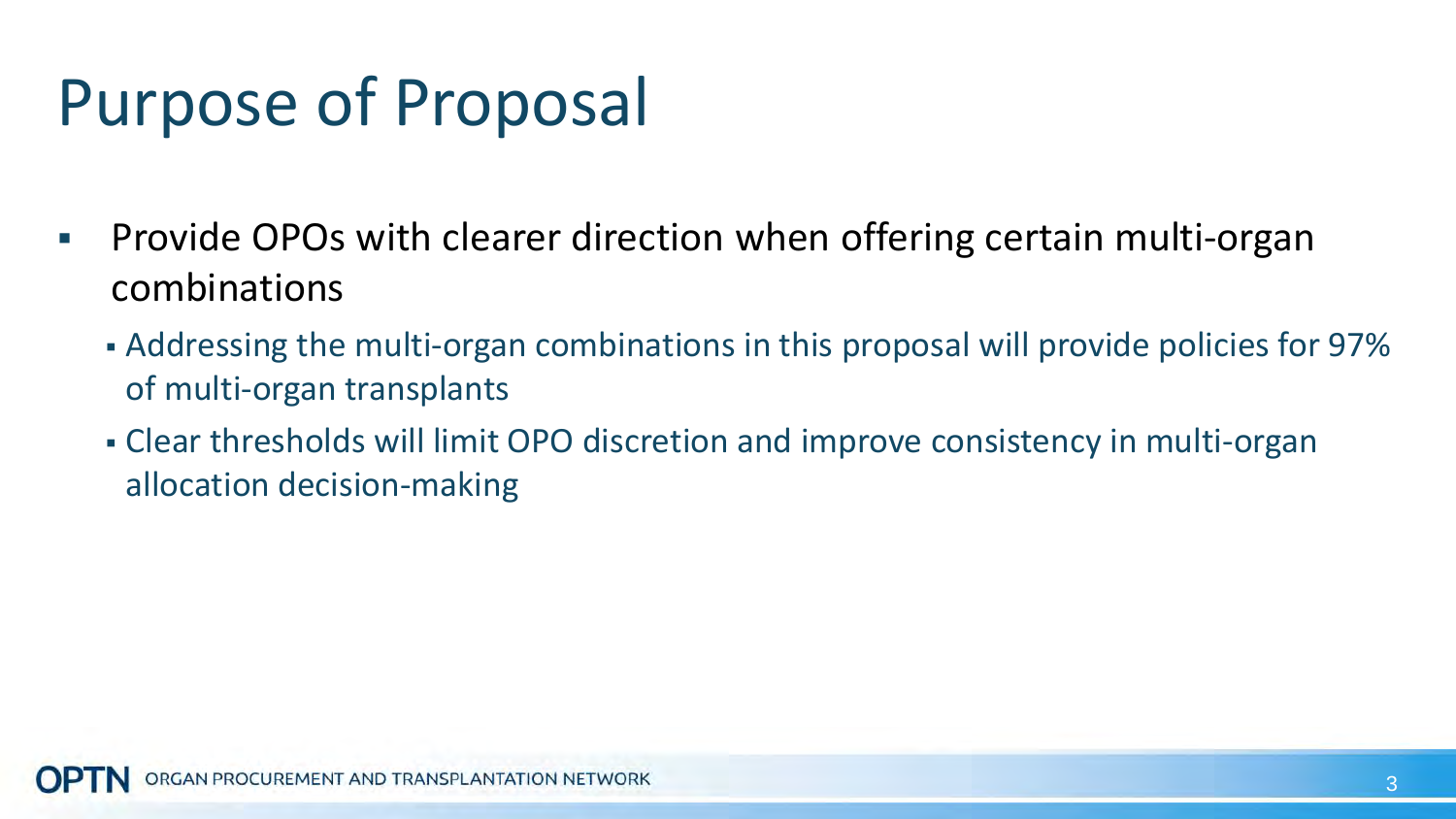## Proposal: Heart and Lung Multi-Organ Criteria

Establish medical criteria for when OPOs must offer the second organ to the same candidate when allocating according to either the heart or lung match run

- Criteria reflect multi-organ candidates with elevated medical urgency
- 80% of multi-organ transplants in 2019 would meet proposed criteria

Proposed criteria for heart and lung candidates to receive offers for either a kidney or liver, if listed for a second organ:

- Heart Adult Status 1, 2, and 3, Pediatric Status 1A and 1B
- Lung Candidates with a lung allocation score of greater than 35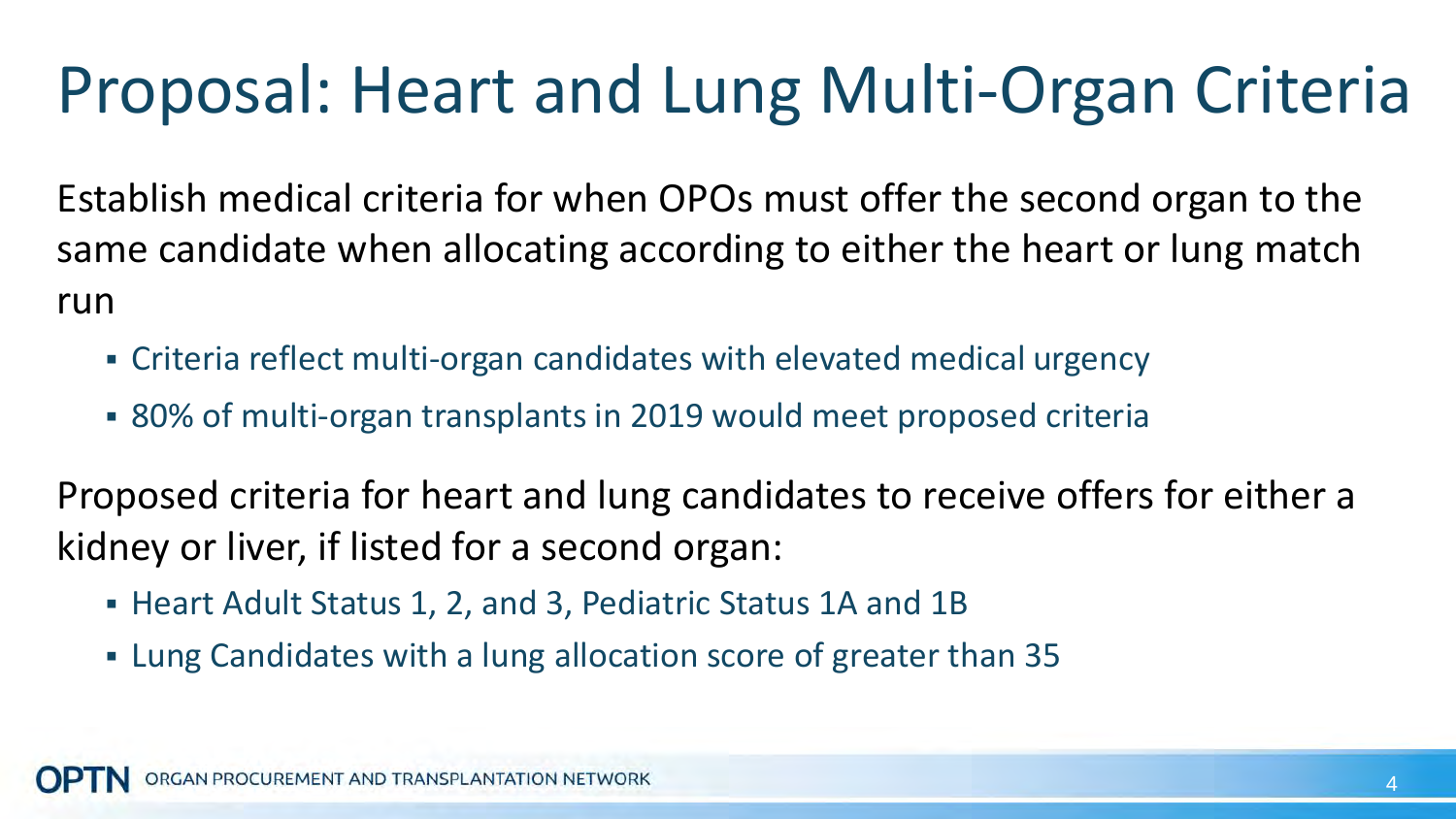### Proposal: Change to Geographic Unit

- Current policy uses 250 NM for heart and lung, 150 NM for liver as threshold for required sharing of second organ
- **Proposal increases distance to 500 NM to better align with heart and lung** policies
	- Lung allocation ranks candidates at least 12 years old within 500 NM (for donors 18 or older)
	- Heart allocation begins with Status 1, 1A, and 2 candidates within 500 NM (for donors 18 or older)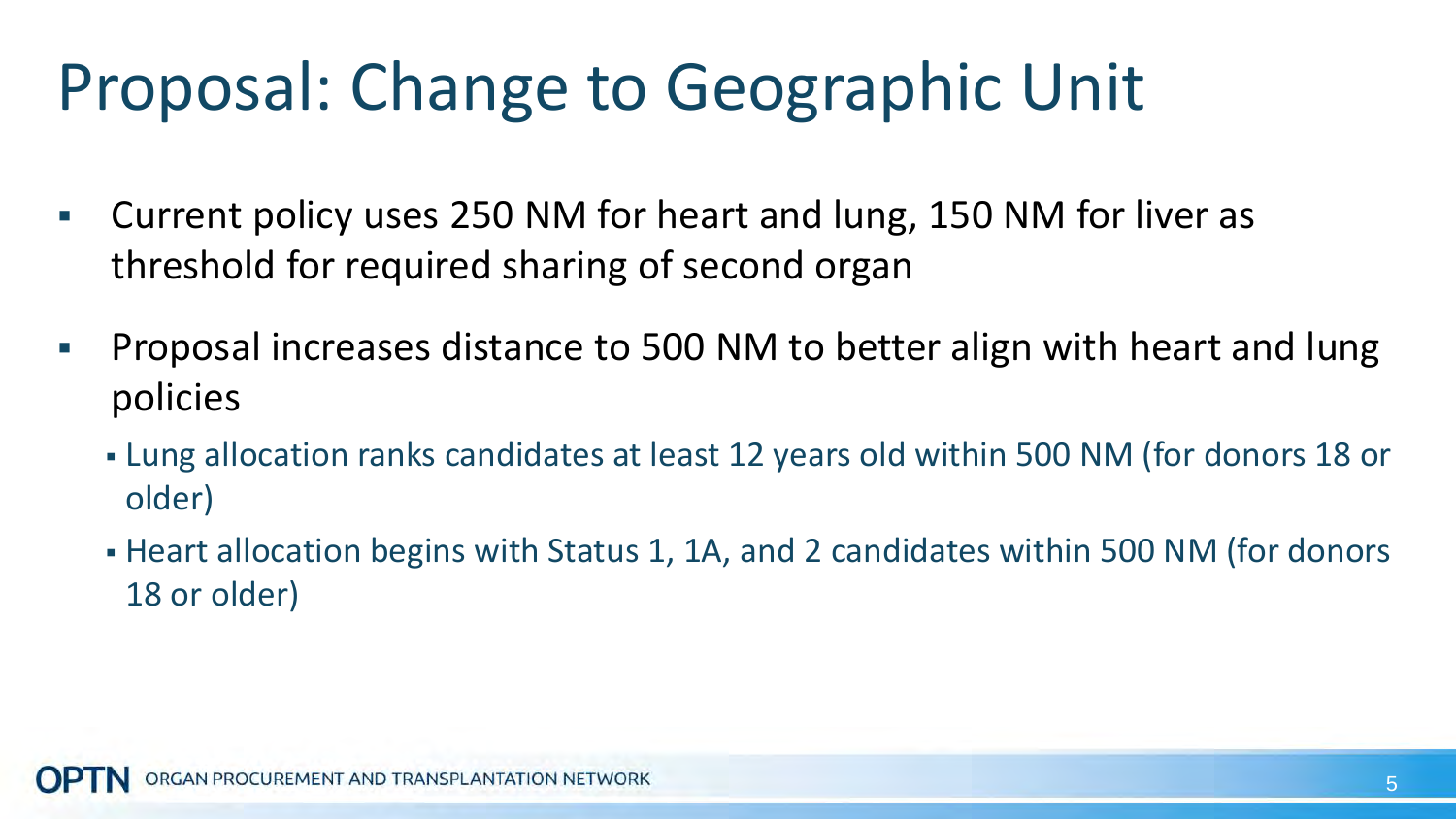## Proposal: Reference to Kidneys

- Current policy does not reference kidneys as the second required organ
	- Common practice to allocate a kidney from the same donor if a candidate is also listed for a kidney
- This proposal adds specific language addressing kidneys as part of heartkidney and lung-kidney combinations
	- Consistency in allocation of heart-kidney and lung-kidney combinations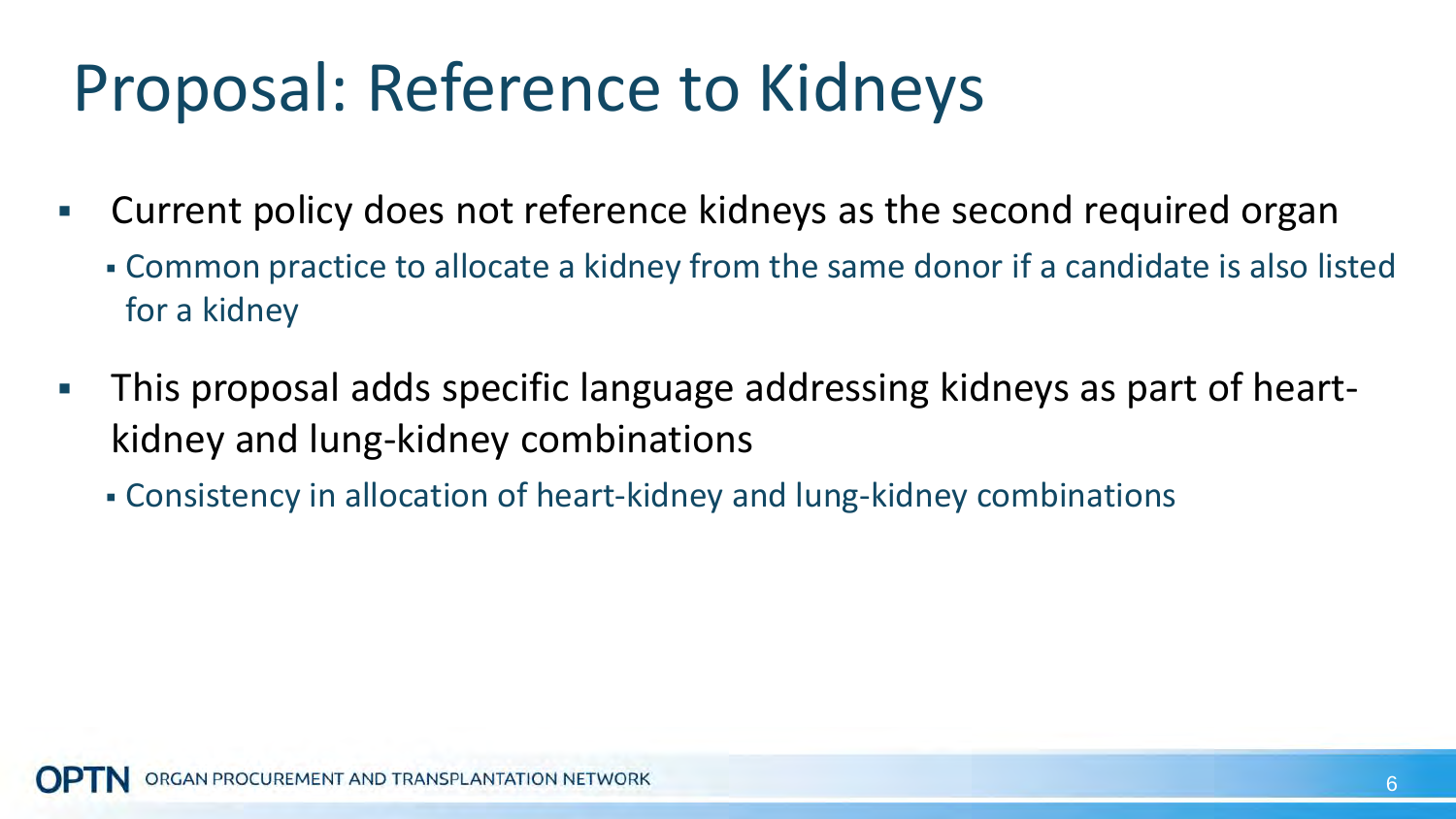### Proposal: Clarity on Match Runs

- Current policy does not address which match run OPOs use to allocate multi-organ combinations
- **Proposal clarifies that OPOs allocating according to the heart or lung** match run must offer the liver or kidney to a candidate listed for the second organ if they meet the proposed criteria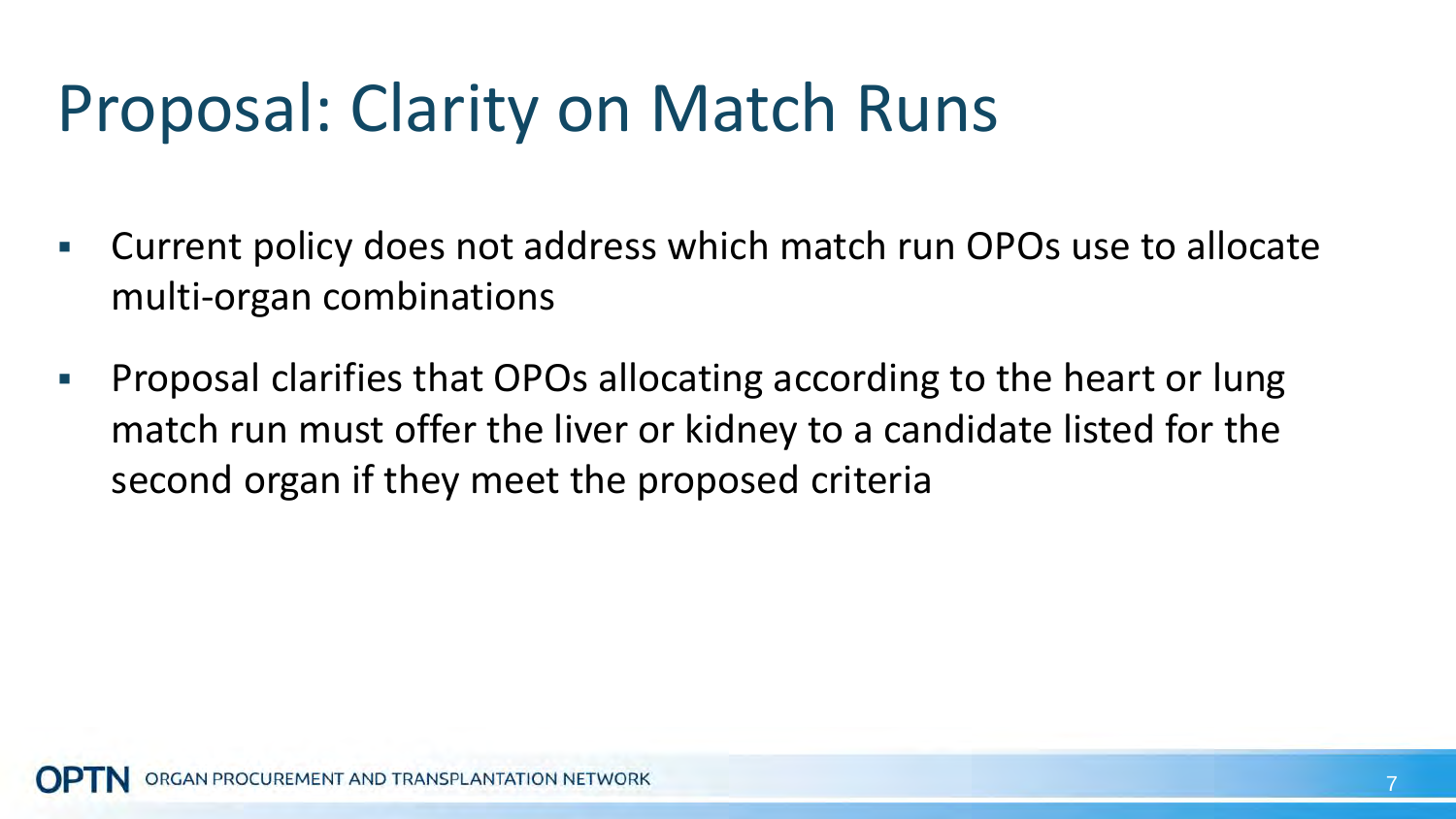#### Rationale

- Current policy requires significant OPO discretion for certain multi-organ combinations, leading to inconsistency in multi-organ allocation
	- Defines medical criteria
	- Aligns multi-organ allocation geographically with heart and lung policy
	- Specifies required second organ type
- This proposal is the first step to address multi-organ policies
	- Future projects will address eligibility criteria and safety nets